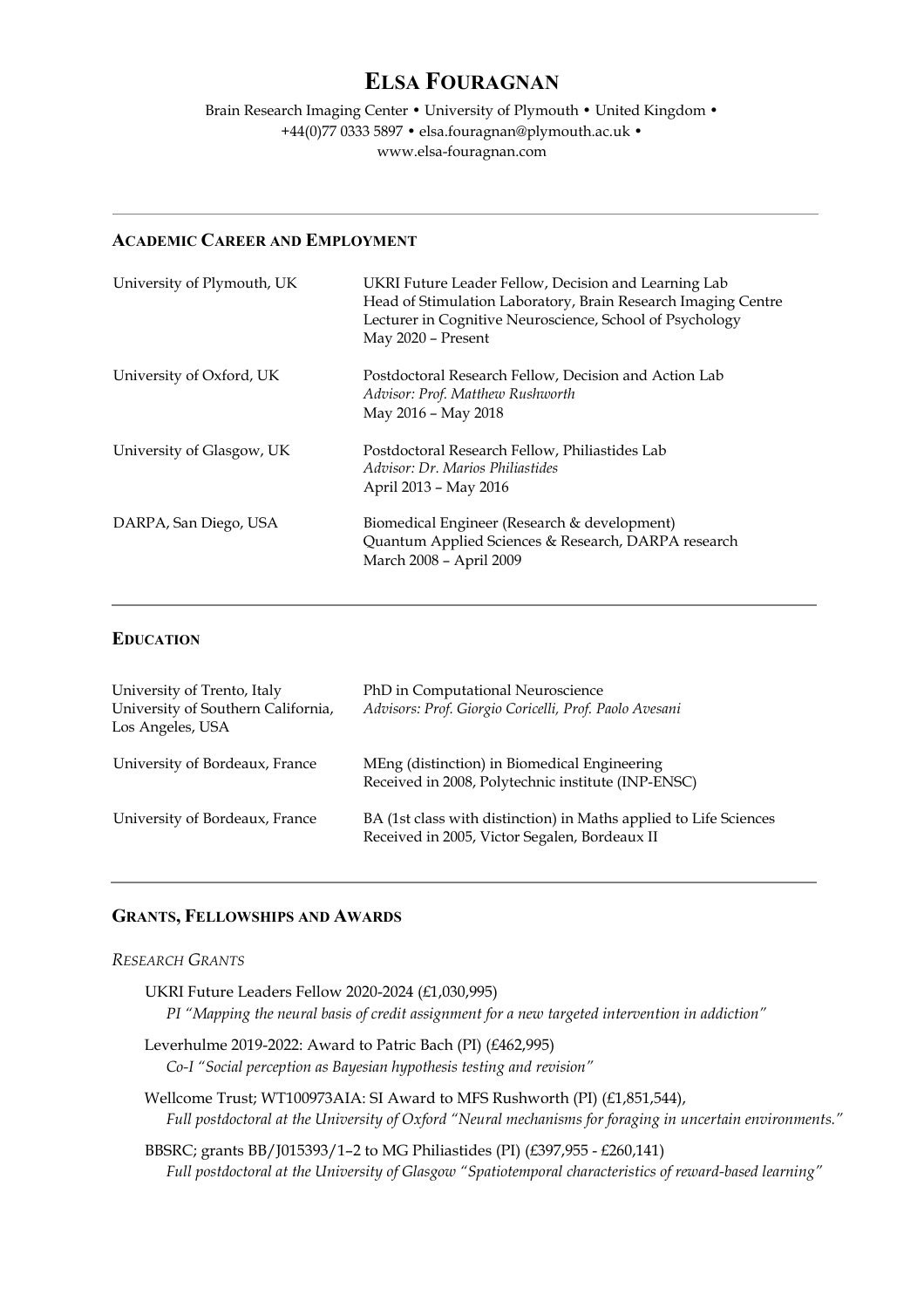Praxis Clinical Grant 2012: Award to Remi Neveu (£2000) *Co-I "The role of emotions and impulsivity in eating disorders"* 

Travel grant for J-1 exchange visitor (6 months), USC, Los Angeles, USA, 2010 *PhD visitor Scholar, KAP Economics Department, University of Southern California* 

PhD European fellowship, 2009-2013 *PhD candidate in Cognitive Neuroscience, advised by Prof. Giorgio Coricelli*

#### *AWARDS*

Vice Chancellor's Award – University of Plymouth - Research and Impact Excellence, 2022 Award for best Neuroscientific contribution (~\$20,000) by the Hong Kong Polytechnic University, 2019 Best poster price, Foundation for Focused Ultrasound, Oxford University, September 2019 Best poster price, Neuroeconomics Summer School, Amsterdam University, June 2012 Award for exceptional performance in Mathematics, Atomic Energy Commissariat, Toulouse, 2006

#### PEER-REVIEWED JOURNAL PUBLICATIONS

\* indicates equal contribution H – index (google scholar): 12 I – 10 index (google scholar): 13 Total number of citations: >700

Komarnyckyj M, Retzler C, Cao Z, Ganis G, Murphy A, Whelan R, **Fouragnan E** *At‐[risk alcohol users](https://scholar.google.com/citations?view_op=view_citation&hl=en&user=hMIuFhYAAAAJ&sortby=pubdate&citation_for_view=hMIuFhYAAAAJ:4TOpqqG69KYC)  [have disrupted valence discrimination during reward anticipation](https://scholar.google.com/citations?view_op=view_citation&hl=en&user=hMIuFhYAAAAJ&sortby=pubdate&citation_for_view=hMIuFhYAAAAJ:4TOpqqG69KYC)* 2022 Addiction Biology 27 (3), e13174, doi[: doi.org/10.1111/adb.13174](https://doi.org/10.1111/adb.13174)

Darmani G, Bergmann TO, Butts Pauly, Caskey, de Lecea, Fomenko, **Fouragnan E**, Legon W, Murphy, Nandi T, Phipps, Pinton G, Ramezanpour H, Sallet, Yaakub, Yoo, Chen R. *[Non-invasive](https://www.sciencedirect.com/science/article/pii/S1388245721008920)  [transcranial ultrasound stimulation for neuromodulation](https://www.sciencedirect.com/science/article/pii/S1388245721008920)* 2022 Clinical Neurophysiology, 135 (51-73), doi:/10.1016/j.clinph.2021.12.010

Folloni D\*, **Fouragnan E \***, Wittmann M, Roumazeilles L, Tankelevitch L, ... *[Ultrasound modulation of](https://scholar.google.com/citations?view_op=view_citation&hl=en&user=hMIuFhYAAAAJ&sortby=pubdate&citation_for_view=hMIuFhYAAAAJ:YOwf2qJgpHMC)  macaque prefrontal cortex selectively alters credit assignment-related activity and behavior* Science advances 7 (51), 2021 eabg7700

Trudel N, Wittmann MK, Scholl J, Klein-Flügge M, **Fouragnan** E, Tankelevitch L, Rushworth MFS, *Polarity of subjective uncertainty in ventromedial prefrontal cortex changes with behavioural adaptation across time* Nature Human Behavior. 2021 Aug 31. doi: 10.1038/s41562-020-0929-3. PMID: 32868885.

Wittmann M K, **Fouragnan E**, Folloni D, Klein-Flügge M, Chau B, Khamassi M, Rushworth MFS. *Global reward state affects learning, the raphe nucleus, and anterior insula in monkeys.* Nature Communication 11, 3771 (2020). doi:10.1038/s41467-020-17343-w

Lopez-Persem A, Roumazeilles L, Folloni D, Marche K, **Fouragnan E**, Khalighinejad N, Rushworth M, Sallet J *Differential functional connectivity underlying asymmetric reward-related activity in human and non-human primates* PNAS November 10, 2020 117 (45) 28452-28462; doi:10.1073/pnas.2000759117

**Fouragnan E**, Chau BKH, Folloni D, Kolling N, Verhagen L, Klein-Flügge M, Tankelevitch L, Papageorgiou GK, Aubry JF, Sallet J, Rushworth MFS. *The macaque anterior cingulate cortex translates counterfactual choice value into actual behavioral change.* Nature Neuroscience, 22(5), 797-808. 2019. doi: 10.1038/s41593-019-0375-6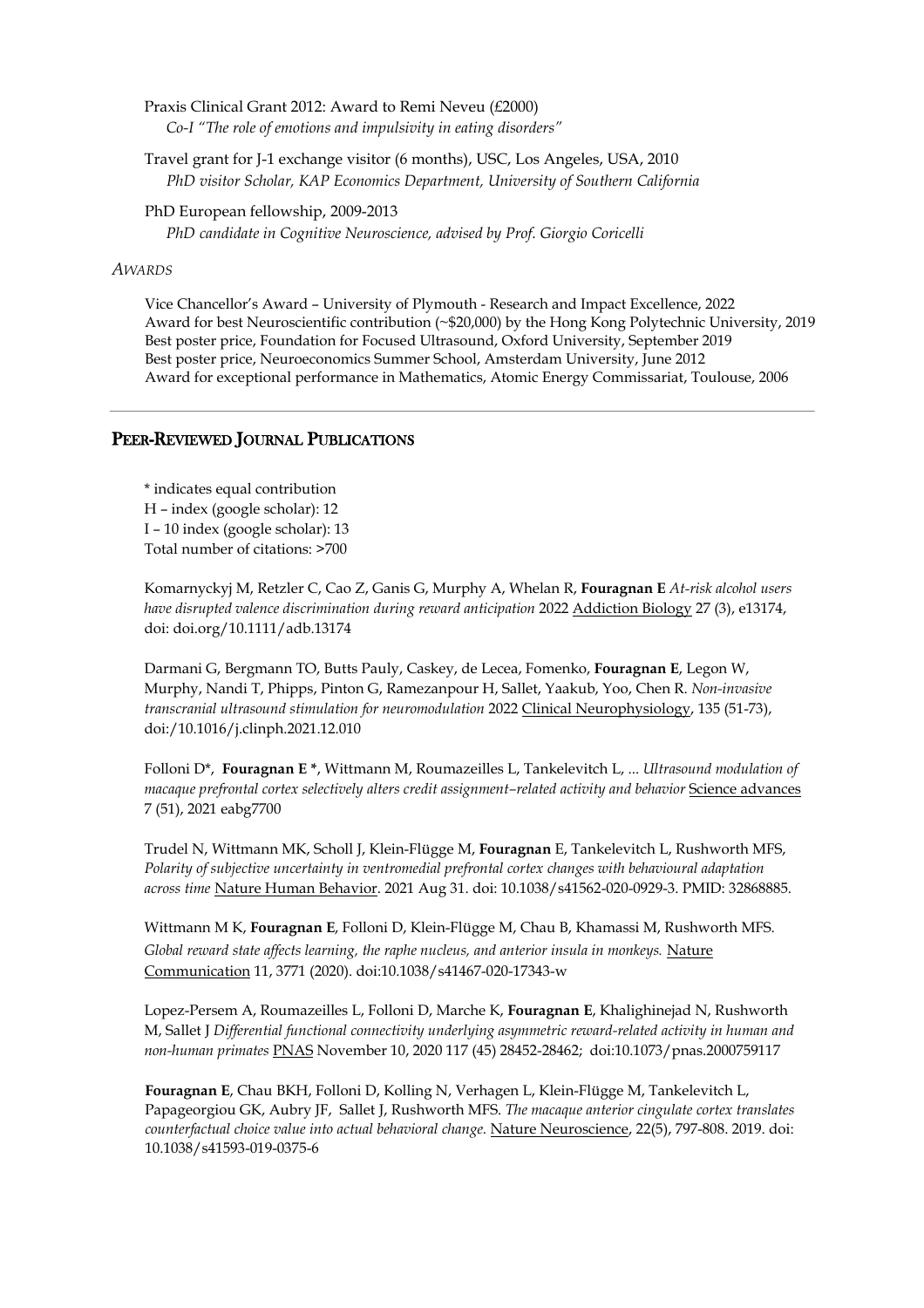Queirazza F, **Fouragnan E**[, Cavanagh J, Steele D, Philiastides M.](https://www.biorxiv.org/content/early/2017/11/24/224410) *Neural signatures of reinforcement [learning in unmedicated depressed patients predict response to Cognitive Behavioural Therapy](https://www.biorxiv.org/content/early/2017/11/24/224410)*. Forthcoming – Science Advances. 2019

Folloni D, Verhagen L, Mars R, **Fouragnan E**, Aubry JF, Rushworth MFS, Sallet J. *Non-invasive and reversible manipulation of activity in deep structures of the primate brain using focal ultrasound neurostimulation.* Neuron. 101, 1109–1116. February 2019

**Fouragnan E**, Retzler C, Philiastides MG. *Separate neural representations of prediction error valence and surprise: Evidence from an fMRI meta-analysis.* Hum Brain Mapp. 2018;00:1–20. March 2018

**Fouragnan E**, Retzler C, Mullinger K, Philiastides MG. *Spatiotemporal neural characterization of prediction error valence and surprise during reward learning in humans.* Scientific Reports. July 2017 (7):4762.

Pisauro A, **Fouragnan E**, Retzler C, Mullinger K, Philiastides MG. *Neural correlates of evidence accumulation during value-based decisions revealed via simultaneous EEG-fMRI*. Nature Communications. July 2017 (8): 15808.

Neveu R, **Fouragnan E**, Barsumian F, Carrier E, Lai M, Sultan J, Nicolas A, Coricelli G. *Preference for safe rather than risky options in binge eating.* March 2016. Front. Behav. Neurosci. doi: 10.3389/fnbeh.2016.0006

**Fouragnan E**, Retzler C, Mullinger K, Philiastides M. *Two spatiotemporally distinct value systems shape reward-based learning in the human brain.* August 2015. Nature Communication (6):8107doi: 10.1038/ncomms9107

Neveu R et D, Barsumian F, **Fouragnan E**, Carrier E, Lai M, Sultan J, Nicolas A, Coricelli G. *Improved planning abilities in binge eating.* August 2014. PLoS ONE 9(8):e105657

**Fouragnan E**, Chierchia G, Greiner S, Neveu R, Avesani P, Coricelli, G. *Reputational priors magnify striatal responses to violation to trust.* February 2013. Journal of Neuroscience 33(8):3602–3611

### PREPRINT

**Fouragnan E**\*, Pisauro M\*, Arabadzhiyska, Apps M\*, Philiastides M\* [Neural Implementation of Bayesian mechanisms underlying the continous trade-off between](https://scholar.google.com/citations?view_op=view_citation&hl=en&user=hMIuFhYAAAAJ&sortby=pubdate&citation_for_view=hMIuFhYAAAAJ:Zph67rFs4hoC)  [cooperation and competition](https://scholar.google.com/citations?view_op=view_citation&hl=en&user=hMIuFhYAAAAJ&sortby=pubdate&citation_for_view=hMIuFhYAAAAJ:Zph67rFs4hoC) PsyArXiv 2021

Arabadzhiyska D, Garrod O, **Fouragnan E**, De Luca E, Schyns P, Philiastides M [A common neural currency account for social and non-social decisions](https://scholar.google.com/citations?view_op=view_citation&hl=en&user=hMIuFhYAAAAJ&sortby=pubdate&citation_for_view=hMIuFhYAAAAJ:ULOm3_A8WrAC) bioRxiv 2021

### TECHNICAL REPORTS AND SCHOLAR DISSERTATION

**Fouragnan E**. The Neural Computation of Trust and Reputation. (April 2013) PhD thesis http://eprints-phd.biblio.unitn.it/970/

Matthews R, Soussou W, **Fouragnan E**, Turner P J, Shelby R A. (June, August, October, December 2008) *Wearable Electrophysiological Sensor Array for Detection of Neurotoxic Effects*. Defence Advanced Research Projects Agency Phase II [bi-monthly reports and final report submitted to DARPA]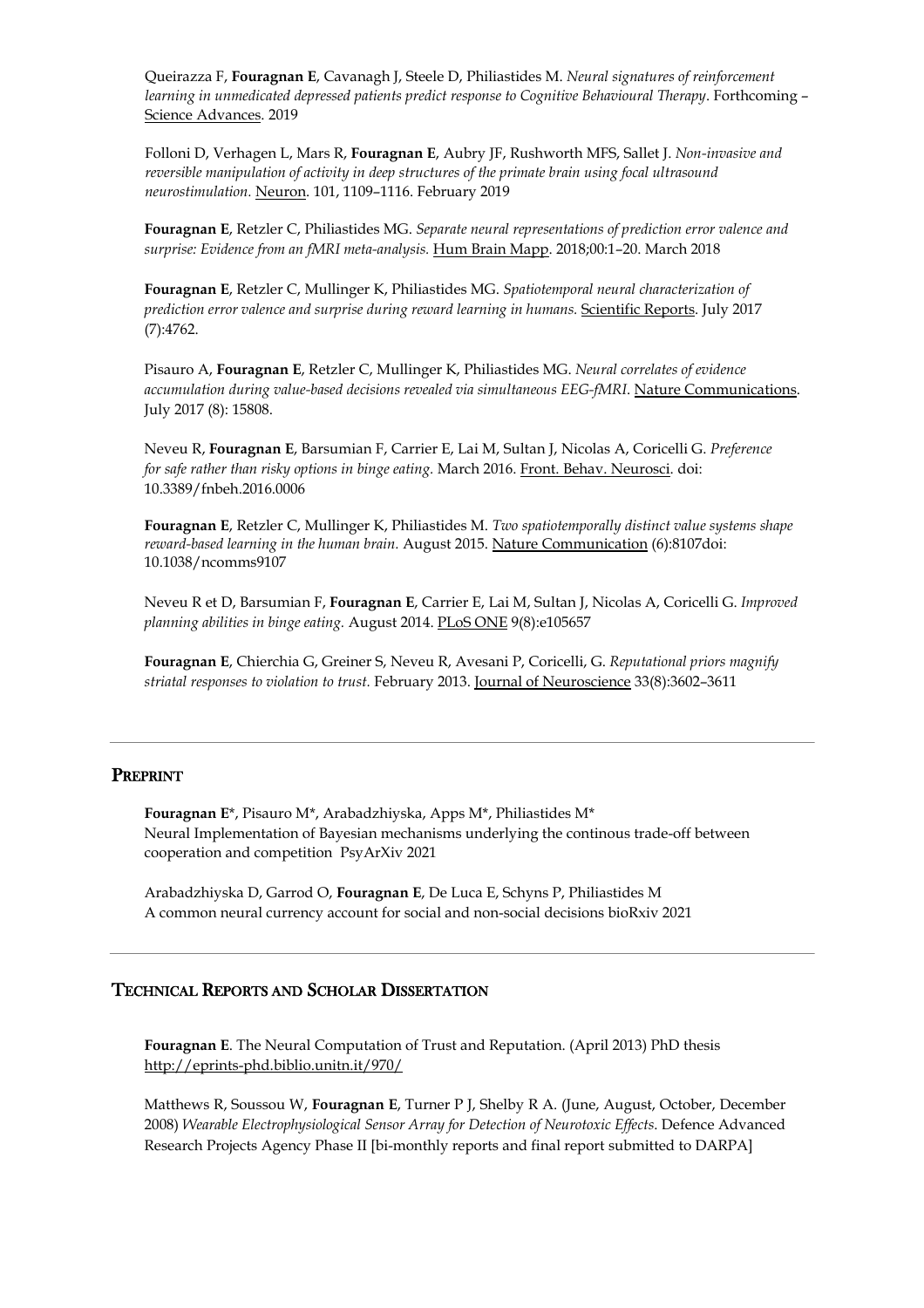Matthews R, **Fouragnan E**, McDonald N J, Soussou W, Turner P J, Shelby RA. (August, October 2008*) Real-Time Bio-Sensors for Enhanced C2ISR Operator Performance*. Air Force Research Laboratory (AFRL) Phase II [bi-monthly reports and final report submitted to DARPA]

Soussou W, Turner PJ, **Fouragnan E**, Trejo J. (November 2008) *EEG Electrode Noise/Classification trade-off study and CMR/Classification experimentation* [QUASAR internal report]

**Fouragnan E**, Lofi A, Hugon E, Danoy P. (July 2002) *Which services for wellbeing, stress and anxiety management?* [Technical Reports of Nouvelles Frontières]

# INVITED TALK AND CONFERENCE POSTERS PRESENTATIONS

*Key speaker:* 

- International congress o neuromodulation, Barcelona 2022

- Focused Ultrasound Neuromodulation, Mainz, September 2022

*Invited guest lecturer:* > 10 conferences, seminars, lecture series *Poster presentation:* > 25 conferences (as first author or supervisor).

### MEDIA COVERAGE

#### NEWS ARTICLE:

New Medical Life Science: Study shows how low-intensity ultrasonic waves can modulate decisionmaking process in the brain (2019)

Science Daily, EurekAlert, MedicalXpress, Technology Network, Long Room, The medical news: Lowintensity ultrasound can change decision-making process in the brain (2019)

Focused Ultrasound Federeation, news: Focused Ultrasound Used to Identify Behavior-specific Regions of the Brain (2017)

MedicalXpress, Separate brain systems process the consequences of our decisions (2017)

#### SCIENTIFIC BLOGS, INTERVIEWS:

Neuroscience RSS Feeds - Neuroscience News Updates: Low-intensity ultrasound can change decision making process in the brain (2019)

ReliaWire: Counterfactual thinking causally related to the anterior cingulate cortex (2019) Medical Research News and Interviews: Pulse Ultrasound to the Brain could be Used to Affect Decision Making (2019)

PSI-COMM newsletter, How do we learn? Insights from the brain (2017) video available at: <https://www.elsafouragnan.com/news>

BBSRC, bbsrc.tumblr.com/post, Mapping the consequences of our decisions in the brain

### TEACHING & SUPERVISION

#### *PostDoctoral SUPERVISION*

Dr. Siti Yaakub, University of Plymouth, UK, 2022 – Present

#### *PhD SUPERVISION*

Nomiki Koutsoumpari, PhD in Neuroscience, University of Plymouth, UK, 2022 – Present Tomithy Palmer, PhD in Neuroscience, University of Plymouth, UK, 2021 – Present Kenza Kadri, PhD in Psychology, University of Plymouth, UK, 2020 – Present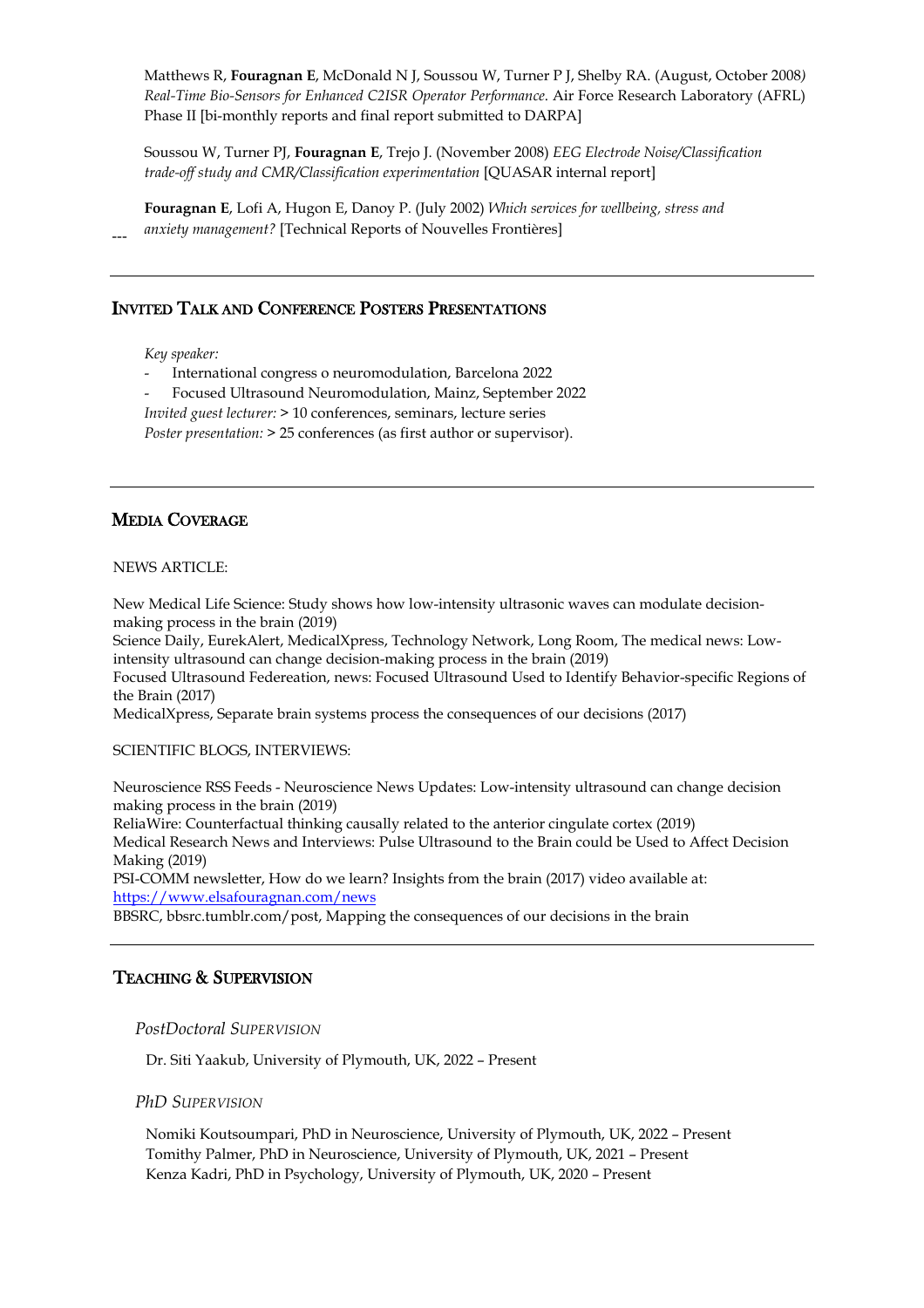Mica [Komarnyckyj,](https://app.slack.com/team/UV6SAQ9MG) PhD in Psychology, University of Huddersfield, UK, 2018 – Present (viva planned for October 2022) Rory Baxter, PhD in Psychology, University of Plymouth, UK, 2018 – Viva 2022 Eleonora Parrotta, PhD in Psychology, University of Plymouth, UK, 2018 – Viva 2022

#### *EXAMINER*

Nicholar Clairis, PhD at the Sorbonne University, Paris, France, 2018 – Viva passed in 2022 Paul Knytl, PhD at the University of Surrey, School of Psychology, UK, 2018 - Viva passed in 2021 Elodie Levy, PhD at the Sorbonne University, Science and Engineering, Paris, France, 2020 - Present

#### *LECTURING*

- Each course includes lectures and workshops/tutorials. In the methodological courses, I teach on a range of topics, including brain analyses and connectivity, model-based fMRI analyses, Bayesian model comparison and behavioural models of reinforcement learning
- MA in Human Neuroscience (three modules) *– Physics of Neuroimaging (module leader) – Fundamental in spatial and temporal neural signals –fMRI tools and analyses*, Plymouth, 2020 – Present
- MA in Psychology (two modules) *– Issues in Cognitive and Brain Science – The neural basis of decisions*, Plymouth, 2018 – Present
- UG in Psychology (two modules) *– From Neurons to Behaviours – Introduction to cognitive neuroscience*, Plymouth, 2018 – Present
- UNIQ (summer school) *Dopamine and Learning,* University of Oxford, Summer 2017
- MA in Cognitive Sciences *Reinforcement Learning and Value-Based Decision,* Trento, Italy, 2012
- Operating Centre, Central Air Navigation Systems, *Cognitive Properties of Human Factors and Error Models in Engineering,* Bordeaux, France, June 2007

MA in Psychotherapy - *Mental Imagery, Neurobiology, Stress,* Institute of Hydrotherapy, France, 2006 UG Sports Management - *Mental Imagery for Cognitive Science*, Bordeaux, France, 2005

#### *TUTORING*

Dissertation Project, University of Plymouth, 2018 - present Saint Peter College, University of Oxford, Hilary term 2018 Sarah Lawrence Programme, Wadham College, University of Oxford, Michaelmas Term 2017 UNIQ summer school, University of Oxford, July 2017 Critical review, University of Glasgow, first semester 2015, 2016 Dissertation Project, University of Glasgow, second semester 2015, 2016

### PROFESSIONAL SERVICE

*Head of the Stimulation laboratory,* University of Plymouth, Plymouth, 2018 – Present *Board member of the Change Group,* Wellcome Centre for Integrative Neuroscience, Oxford, 2017-2018 *Ad hoc reviewer:* **Grants:** BBSRC, MRC, Wellcome Trust; **Journals:** Nature Communication, Nature Human Behavior, Scientific Report, Neuron, Brain Stimulation, Iscience, Frontiers, IEEE

### **REFERENCES**

 $\overline{a}$ 

| Prof. Stephen Hall, Director of BRIC, University of Plymouth |                                    |
|--------------------------------------------------------------|------------------------------------|
| Brain research Imaging Center, Plymouth PL, UK               |                                    |
| Phone: (0044) 175 258 - 4819                                 | Email: stephen.hall@plymouth.ac.uk |

Prof. Giorgio Ganis, School of Psychology, University of Plymouth Portland Square, Plymouth PL, UK Phone: (0044) 175 258 - 4812 Email: giorgio.ganis@plymouth.ac.uk